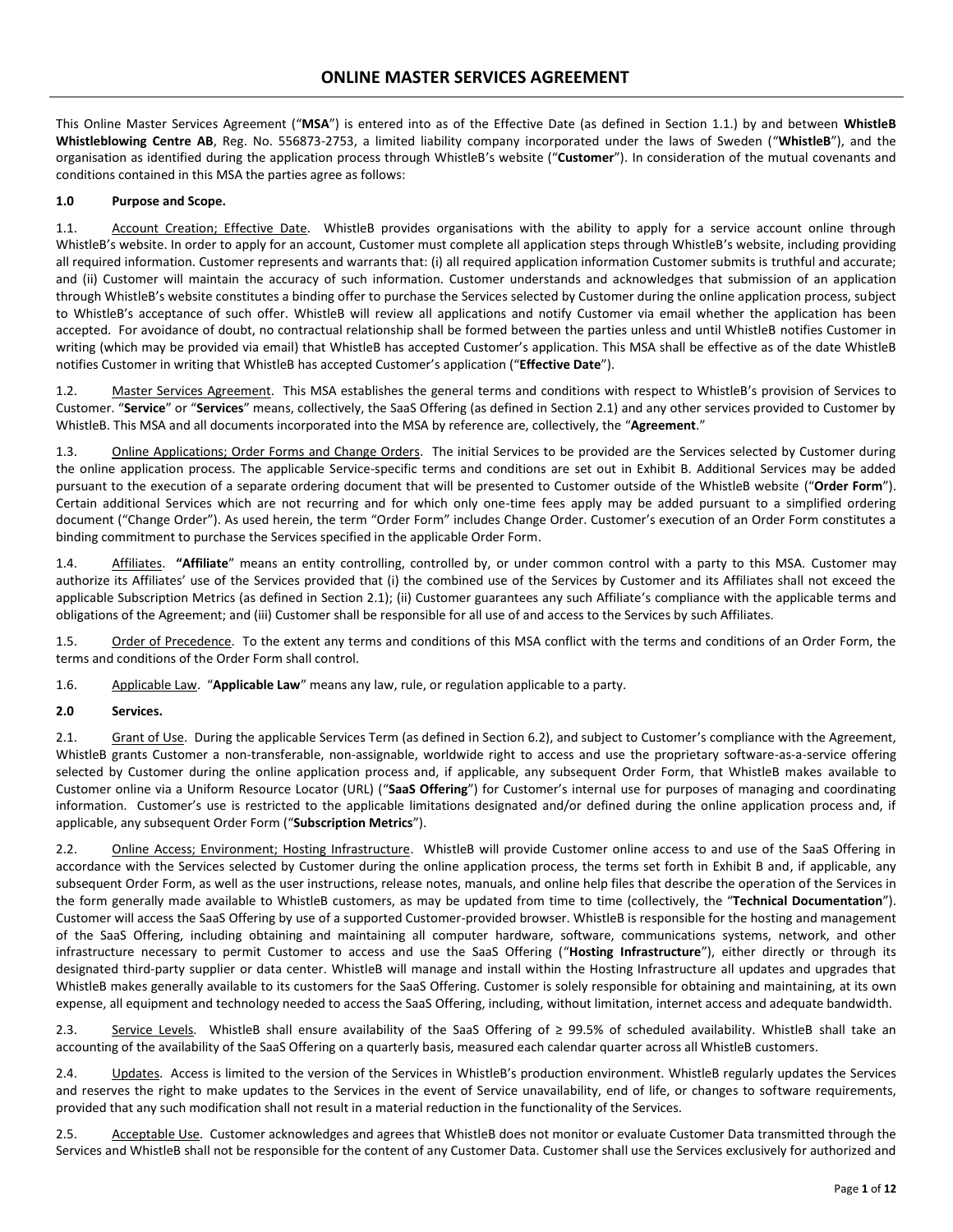legal purposes and consistently with Applicable Law. Customer is solely responsible and liable for ensuring the appropriate use of any reports and other materials prepared by WhistleB in a manner that will not violate Applicable Law or infringe upon the rights of any third party.

2.6. Security. WhistleB will implement commercially reasonable and appropriate measures designed to secure Customer Data against accidental or unlawful loss, access, or disclosure. WhistleB will be responsible for ensuring the security and confidentiality of account names and passwords residing within its systems and while being received and processed by the SaaS Offering for the purpose of permitting access thereto. Customer is responsible for instructing any individual who Customer authorizes to use the Services ("**Licensed User**") to keep their respective account names and passwords strictly confidential. Customer agrees to promptly notify WhistleB if account names or passwords are lost, stolen, or otherwise compromised. Customer will not (i) breach or attempt to breach the security of the Services or of any network, servers, data, computers, or other hardware relating to or used in connection with the SaaS Offering, or of any third party that is hosting or interfacing with any part of the SaaS Offering; or (ii) use or distribute through the SaaS Offering any software, files, or other tools or devices designed to interfere with or compromise the privacy, security, or use of the SaaS Offering or the operations or assets of any other customer of WhistleB or any third party. Customer will comply with the user authentication requirements for use of the SaaS Offering. Customer is solely responsible for monitoring the administration of access to and use of the SaaS Offering by its Licensed Users. A failure by a Licensed User to comply with a material term of the Agreement shall be deemed to be a material breach by Customer and WhistleB shall not be liable for any damages that Customer or any third party incurs resulting from such breach. Customer must immediately take all necessary steps, including providing Notice (as defined in Section 12.4) to WhistleB, to effect the termination of an access identification for any Licensed User if there is any compromise in the security of that access identification or if unauthorized use of such access identification is suspected or has occurred.

2.7. Support. WhistleB will provide Customer the self-help support resources WhistleB generally makes available to its customers as well as support with regard to Errors (as defined in Section 7.2). Requests for additional support may result in additional fees. WhistleB is not under any obligation to provide support with respect to (i) SaaS Offering(s) that have been altered or modified by anyone other than WhistleB or its licensors; (ii) SaaS Offering(s) used other than in accordance with the Technical Documentation and the Agreement; or (iii) errors and/or malfunctions caused by any systems or programs not supplied by WhistleB.

### **3.0 Proprietary Rights.**

3.1. Ownership. Each party shall retain all right, title, and interest in any copyrights, trademarks, patent rights, and other intellectual property or proprietary rights it has acquired or developed prior to or outside the scope of the Agreement. Customer shall retain all right, title, and interest, including copyrights, trademarks and patent rights, in any and all Customer content provided under the Agreement and any and all derivative works thereof (collectively, "**Customer Intellectual Property**"). Any data collected, received, or processed by WhistleB as required by the Services, including Personal Data (as defined in Exhibit A) but excluding Use Data (as defined in Section 3.4) (collectively, "**Customer Data**"), will remain the exclusive property of Customer. WhistleB shall own and retain all right, title, and interest, including copyrights, trademarks, and patent rights in any and all Services provided under the Agreement and any and all derivative works thereof (collectively, "**WhistleB Intellectual Property**"). Neither party will acquire any right, title, or interest in the intellectual property rights of the other party by virtue of its performance under the Agreement. All rights not expressly granted are reserved exclusively by the respective owner; there are no implied rights.

#### 3.2. License Rights.

- (i) WhistleB grants Customer, for the Term, a limited, non-exclusive, worldwide, non-transferable, royalty-free license to reproduce, transmit, perform, copy, display, distribute, and otherwise use any and all WhistleB Intellectual Property for the sole and limited purpose of furthering Customer's business operations that use WhistleB Intellectual Property per the terms of this Agreement. Customer agrees that any use of WhistleB's trademarks or service marks will inure solely to the benefit of WhistleB and that Customer will not at any time acquire any rights in WhistleB's trademarks or service marks. Customer shall not take any action that jeopardizes WhistleB's rights in any WhistleB Intellectual Property. Customer may not obscure, alter, add, or remove any copyright, patent, trademark, service mark, or proprietary rights notices on any WhistleB materials.
- (ii) Customer grants WhistleB, for the Term, a limited, non-exclusive, worldwide, non-transferable, royalty-free license to reproduce, transmit, perform, copy, display, distribute, create derivative works for the sole purpose of formatting, and otherwise use any Customer Intellectual Property for the sole and limited purpose of delivering the Services to Customer per the terms of this Agreement. WhistleB agrees that any use of any of Customer's trademarks or service marks will inure solely to the benefit of Customer and that WhistleB will not at any time acquire any rights in Customer's trademarks or service marks. WhistleB shall not take any action that jeopardizes any of Customer's rights in any Customer Intellectual Property. WhistleB may not obscure, alter, or remove any copyright, patent, trademark, service mark, or proprietary rights notices on any Customer materials.

3.3. Restrictions.Customer shall not: (i) except as authorized in a separate agreement between WhistleB and customer, sell, resell, distribute, host, lease, rent, license, or sublicense the Services or any portion thereof, including, without limitation, to provide processing services to third parties, or otherwise use the Services on a service bureau basis; (ii) reverse engineer or otherwise attempt to discover the source code of or trade secrets embodied in the Services or any portion thereof; (iii) write or develop any derivative works based upon the Services; (iv) modify, adapt, tamper with, or otherwise make any changes to the Services or any part thereof; (v) use the Services in a manner not authorized under the Technical Documentation or the Agreement, or in violation of Applicable Law; or (vi) use the Services, or permit them to be used, for purposes of evaluation, benchmarking, or other comparative analysis intended for external publication without WhistleB's prior written consent, which shall not be unreasonably withheld. Despite the foregoing subsection (vi), pursuant to Applicable Law, Customer may use WhistleB's name in internal or regulatory communications pertaining to Customer's agreement to use WhistleB's Services.

3.4. Data Aggregation and Use Data. Customer authorizes WhistleB, as part of the Services, to access and compile certain Customer Data (excluding Personal Data), for the purpose of analysis and reporting on the effectiveness and trends in corporate ethics and compliance programs. The Customer Data that WhistleB accesses and compiles shall be aggregated with other similar data across all WhistleB customers according to industry, company size, country, geographic region, or other relevant classification and shall not be used in any manner that would identify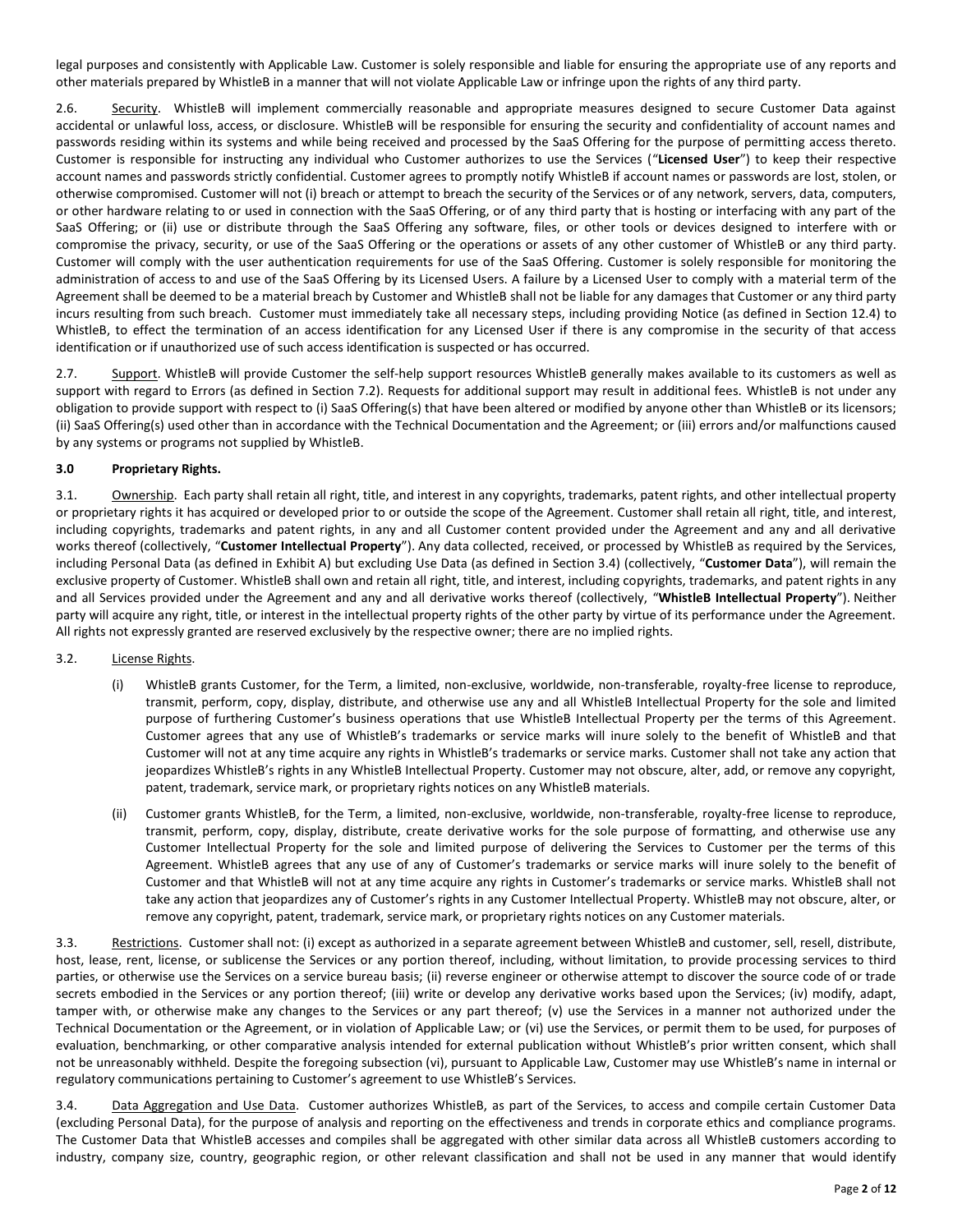Customer. Customer understands that WhistleB employs certain third-party software within its Services to enable WhistleB to better understand Licensed User behavior and provide Licensed Users with improved functionality and other relevant enhancements to the software application(s). The data gathered from such use ("**Use Data**") shall not contain Personal Data, but may include information such as browser type, pages visited, features used, and operating system version.

**4.0 Processing of Personal Data.** Customer acknowledges and agrees that WhistleB will collect, process, use, and/or store certain Personal Data in delivering the Services as detailed in Data Processing Addendum, attached hereto as Exhibit A.

#### **5.0 Fees and Payment.**

5.1. Fees. Fees are set forth during the online application process and, if applicable, any subsequent Order Form, and are based on the applicable Subscription Metrics. Except as otherwise specified herein, fees are not refundable or cancellable. WhistleB shall send all invoices and fee increase notices via email to the Customer email address provided by Customer during the online application process, unless otherwise specified herein or updated in accordance with Section 12.4.

5.2. Payment. Unless otherwise agreed to in writing by the parties, Customer will pay all undisputed fees due within thirty (30) calendar days following the invoice date. Customer shall send payment to the address included on the invoice, and such payments shall be made in the currency specified during the online application process and, if applicable, any subsequent Order Form. Interest accrues on past due balances until paid at the lesser of (i) one and one-half percent (1.5%) per month; and (ii) the highest rate allowed by law. Customer shall reimburse WhistleB for expenses incurred, including interest, court costs, and reasonable attorneys' fees, in collecting amounts due to WhistleB hereunder that are not under good faith dispute by Customer.

5.3. Taxes. All fees for the Services exclude any direct or indirect taxes, levies, duties, or similar governmental assessments, including without limitation, any sales, use, value-added, withholding, or similar taxes ("**Taxes**"). Customer is responsible for paying all Taxes associated with Customer's purchases hereunder directly to the taxing authority. As an exception to the foregoing, if WhistleB has the legal obligation to pay or collect Taxes for which Customer is responsible under this paragraph, the appropriate amount shall be invoiced to and paid by Customer to WhistleB, unless Customer provides WhistleB with a valid tax exemption certificate authorized by the appropriate taxing authority. WhistleB is solely responsible for taxes based upon WhistleB's net income, assets, payroll, property, and employees.

5.4. Subscription Metrics. At all times during the Services Term, Customer shall be responsible for ensuring sufficient Subscription Metrics to accommodate one hundred percent (100%) of its usage of the Services. If Customer's usage of the Services exceeds the current Subscription Metrics, Customer must promptly purchase additional Subscription Metrics or WhistleB may charge then-prevailing prices for the level of usage above Customer's current Subscription Metrics.

#### **6.0 Term and Termination.**

6.1. MSA Term.This MSA shall remain in effect until terminated as set forth herein ("**Term**").

6.2. Services Term. The initial term for each Service purchased, and any renewal rights or extensions, will be as set forth in the Exhibit B or, if applicable, any subsequent Order Form ("**Services Term**").

6.3. Suspension of Services for Non-Payment. If any fees which are not disputed by Customer in good faith are more than thirty (30) calendar days past due, WhistleB will have the right, in addition to all other rights and remedies available to it, to suspend delivery of or access to the Services.

6.4. Disputed Fees. Customer shall set forth in writing and in reasonable detail any amount(s) disputed in good faith and the basis or reason for the dispute. Upon receipt of a Notice of dispute, the parties will make reasonable, diligent, good faith efforts to quickly resolve the dispute, and WhistleB shall provide such information as Customer reasonably requests in order to audit or confirm the charges. Neither party shall be required to pay or refund, as applicable, any amounts disputed in good faith until such dispute is fully resolved. Once the dispute is fully resolved, the agreed-upon amounts shall be paid or refunded, as applicable, within ten (10) calendar days following such resolution.

6.5. Termination. The Agreement may be terminated (i) by either party if the other party materially breaches the Agreement and does not cure the breach within thirty (30) calendar days after receiving Notice thereof from the non-breaching party; (ii) as set forth in Section 7.5 (Infringement Remedies); (iii) as set forth in Section 12.6 (Compliance with Law); (iv) if the other party becomes insolvent (generally unable to pay its debts as they become due) or the subject of a bankruptcy, conservatorship, receivership, or similar proceeding, or makes a general assignment for the benefit of creditors; or (v) by WhistleB upon the expiration of ten (10) calendar days' Notice if any fees which are not disputed by Customer in good faith are more than thirty (30) calendar days past due.

6.6. Partial Termination. Where a party has rights to terminate the Agreement pursuant to Section 6.5 (Termination), such party may, at its discretion, either terminate the entire Agreement or the applicable Order Form(s). Order Forms that are not terminated shall continue in full force and effect under the terms of this MSA.

6.7. Effects of Termination or Partial Termination. Upon any termination, without prejudice to any other rights or remedies that the parties may have, all rights licensed and obligations required hereunder shall immediately cease, except as otherwise provided. Each party may retain, subject to this MSA, copies of Confidential Information required for internal record keeping purposes and for compliance with Applicable Law. If WhistleB terminates the Agreement or an Order Form per Section 6.5(v), Customer agrees that it shall remain responsible for all outstanding fees payable to WhistleB for the Services Term and WhistleB may declare all such fees immediately due and payable. Customer acknowledges that such amounts are liquidated damages reflecting a reasonable measure of actual damages and not a penalty.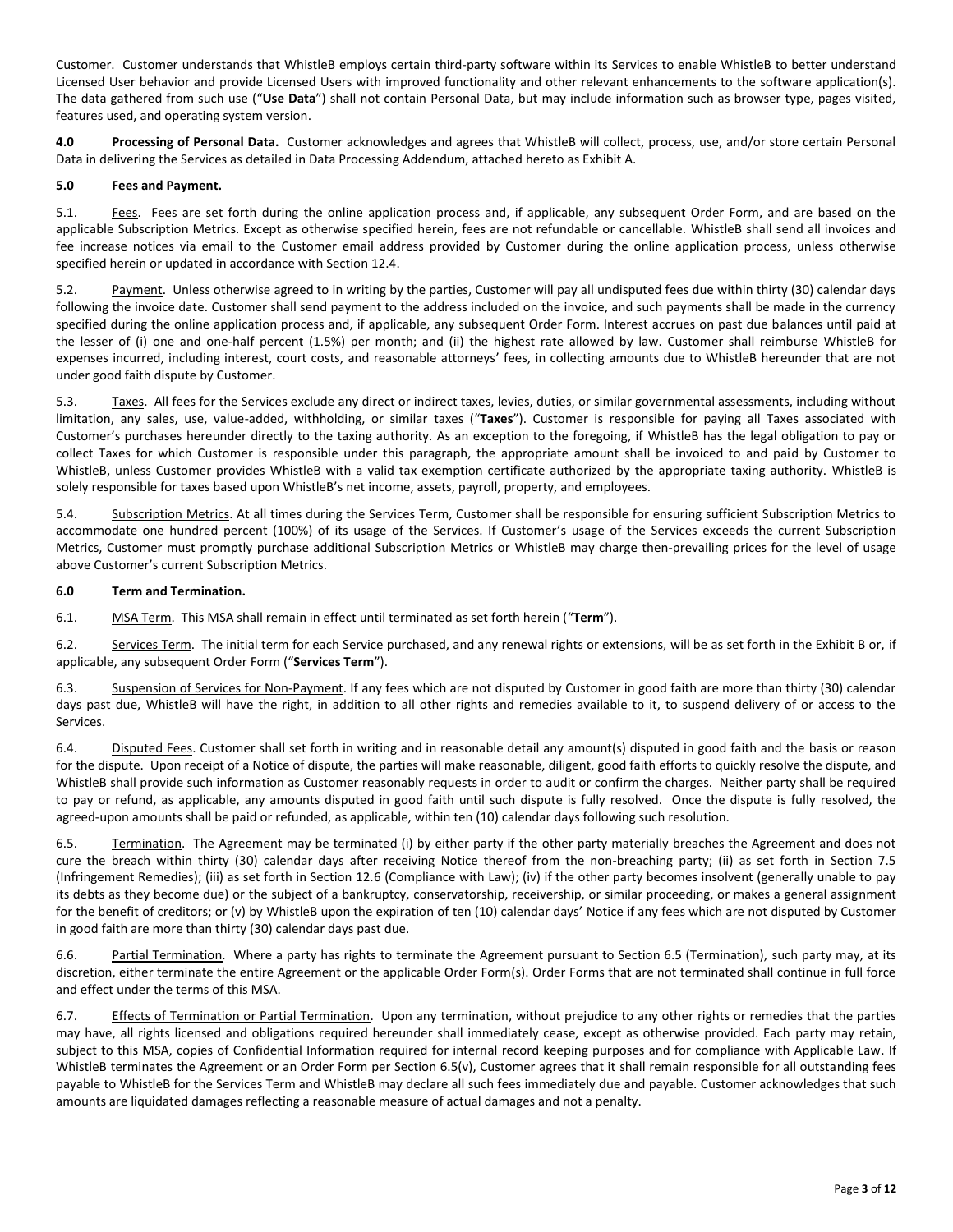#### **7.0 Warranties and Disclaimers.**

7.1. WhistleB Services Warranty. WhistleB warrants that: (i) the SaaS Offering, as updated in accordance with Section 2.4 and when used in accordance with the current Technical Documentation, will perform in all material respects as specified in such Technical Documentation during the applicable Services Term; (ii) all Services will be performed in a professional manner, in accordance with industry standards; and (iii) WhistleB will not design its systems to include any "back door," "time bomb," "Trojan horse," "worm," "drop dead device," "virus," "preventative routines," or other similar computer software routines.

7.2. Breach of Services Warranty Remedies. In the event of any breach of Section 7.1, WhistleB shall diligently endeavor to remedy any material failures of a Service to conform to its functional specifications, as described in the Technical Documentation, that Customer reports to WhistleB and that WhistleB is able to replicate during the applicable Services Term ("**Errors**"). The foregoing shall be Customer's sole remedy, and shall be WhistleB's sole liability, for any uncured breach of Section 7.1. WhistleB shall not be obligated to correct Errors resulting from any (i) components or content that WhistleB does not provide; (ii) unauthorized use or use of the Services other than in accordance with the Technical Documentation and the Agreement; or (iii) viruses, malicious software, or other disruptive programs or applications that Customer, its agents, or its Licensed Users introduce into the Services or which are introduced into the Services as a result of Customer's use of the Services.

7.3. Customer Warranties. Customer represents and warrants that: (i) Customer and Licensed Users are authorized to provide all Customer Data and any other data and information submitted to the Services; (ii) Customer's and Licensed Users' use of the Services and provision of Customer Data will comply with Applicable Law; (iii) Customer Intellectual Property provided by Customer to WhistleB for use in performing WhistleB's obligations under this Agreement will not infringe the intellectual property or other proprietary rights of any third party; and (iv) Customer will not modify or create derivative works based on the SaaS Offering or any other Services, or attempt to decode, decipher, decompile, disassemble, or reverse engineer the SaaS Offering or any other Services or deliverables.

7.4. Mutual Warranties. Each party represents and warrants that: (i) the execution, delivery, and performance of this MSA has been and shall be duly authorized by the executing party; (ii) the executing party's performance of its obligations will not conflict with, result in a breach of, or constitute a default under any other agreement to which that party is bound; and (iii) the executing party is in material compliance with all Applicable Laws with regard to its obligations under the Agreement.

7.5. Infringement Remedies.If the SaaS Offering infringes, or if WhistleB believes that the SaaS Offering infringes, on the intellectual property or other proprietary rights of any third party, WhistleB may, in its sole discretion, (i) modify the SaaS Offering to be non-infringing, (ii) obtain for Customer a license to continue using the affected SaaS Offering, or (iii) if neither (i) nor (ii) are practical in WhistleB's sole judgment, terminate the affected SaaS Offering and return to Customer the unused portion of any fees paid for the affected SaaS Offering. Subject to the parties also meeting their express indemnification obligations under this MSA, WhistleB's satisfactory performance of any one or all of the remedies set forth in the preceding sentence shall be Customer's sole and exclusive remedy for WhistleB's breach of the infringement warranty or for any damages incurred from early termination due to a third-party infringement claim.

7.6. Disclaimer of Warranties.EXCEPT FOR THE WARRANTIES SET FORTH HEREIN AND THOSE EXPRESSLY SET FORTH IN AN ORDER FORM, ALL SERVICES ARE PROVIDED ON AN "AS IS," "AS AVAILABLE" BASIS, AND WHISTLEB DISCLAIMS, TO THE MAXIMUM EXTENT PERMITTED BY LAW, ALL OTHER WARRANTIES, WHETHER EXPRESS, IMPLIED, OR STATUTORY WITH RESPECT TO THE SERVICES, DELIVERABLES, MARKS, OR WHISTLEB'S PERFORMANCE UNDER THE AGREEMENT, INCLUDING, WITHOUT LIMITATION, ANY IMPLIED WARRANTY OF MERCHANTABILITY, ACCURACY, QUIET ENJOYMENT, TITLE, NON-INFRINGEMENT, OR FITNESS FOR A PARTICULAR PURPOSE, AND THOSE THAT ARISE FROM ANY COURSE OF DEALING OR COURSE OF PERFORMANCE. WHISTLEB EXPRESSLY DOES NOT WARRANT THAT CUSTOMER'S USE OF THE SERVICES WILL SATISFY THE SPECIFIC REQUIREMENTS OF ANY FEDERAL, PROVINCIAL, STATE, OR LOCAL LAWS, REGULATIONS, OR GUIDELINES.

### 7.7. Additional Disclaimers and Agreements.

- (i) LEGAL SERVICES. WHISTLEB IS NOT ENGAGED IN THE PRACTICE OF LAW. IN THE PROVISION OF SERVICES, CERTAIN ISSUES MAY ARISE THAT ARE QUASI-LEGAL IN NATURE. ANY STATEMENTS OR ASSISTANCE WHISTLEB PROVIDES IN THESE MATTERS SHOULD BE INTERPRETED AS OPINIONS OR ADVICE CONCERNING BUSINESS ISSUES TO BE CONSIDERED IN CONNECTION WITH THE SERVICES. CUSTOMER REPRESENTS AND WARRANTS IT IS NOT RELYING UPON WHISTLEB TO PROVIDE LEGAL SERVICES.
- (ii) USE. CUSTOMER AGREES AND ACKNOWLEDGES THAT IT IS FULLY RESPONSIBLE FOR ITS USE OF THE SERVICES. WHISTLEB EXPRESSLY DISCLAIMS ANY LIABILITY AS A RESULT OF CUSTOMER'S USE OF THE SERVICES OR CUSTOMER'S ACTIONS OR INACTIONS WITH RESPECT TO ANY INFORMATION DERIVED THEREFROM, EXCEPT WHERE SUCH LIABILITY FIRST AROSE AS A DIRECT RESULT OF WHISTLEB'S (a) MATERIAL BREACH OF THIS MSA, OR (b) GROSSLY NEGLIGENT ACT OR OMISSION IN DELIVERING THE SERVICES. WHISTLEB WILL NOT BE RESPONSIBLE FOR PAYMENT OF ANY FINES ASSESSED AGAINST CUSTOMER OR ITS LICENSED USERS BY ANY REGULATORY AUTHORITY FOR CUSTOMER'S FAILURE TO COMPLY WITH STATUTORY OR REGULATORY REQUIREMENTS OF ANY KIND.

#### **8.0 Indemnification.**

8.1. By WhistleB. WhistleB will indemnify and defend Customer and its officers, directors, employees, and agents against any costs and expenses (including reasonable attorneys' fees and disbursements), liability, and costs from suits, actions, or proceedings threatened, made, or brought by any third party in connection with any and all allegations, claims, or demands ("**Losses**") to the extent such Losses relate to or arise from (i) WhistleB's violation of Applicable Law; or (ii) a claim that the SaaS Offering infringes or misappropriates any third-party intellectual property rights. WhistleB's obligations under Section 8.1(ii) do not apply (a) to the extent that the allegedly infringing SaaS Offering, portions or components thereof, or modifications thereto result from any change made by Customer or any third party for Customer; (b) if the infringement claim could have been avoided by using an unaltered current version of a SaaS Offering that WhistleB provided; (c) to the extent that an infringement claim is based upon any information, design, specification, instruction, software, data, or material not furnished by WhistleB, or any material from a third-party portal or other external source that is accessible to Customer within or from the SaaS Offering (e.g., a third-party web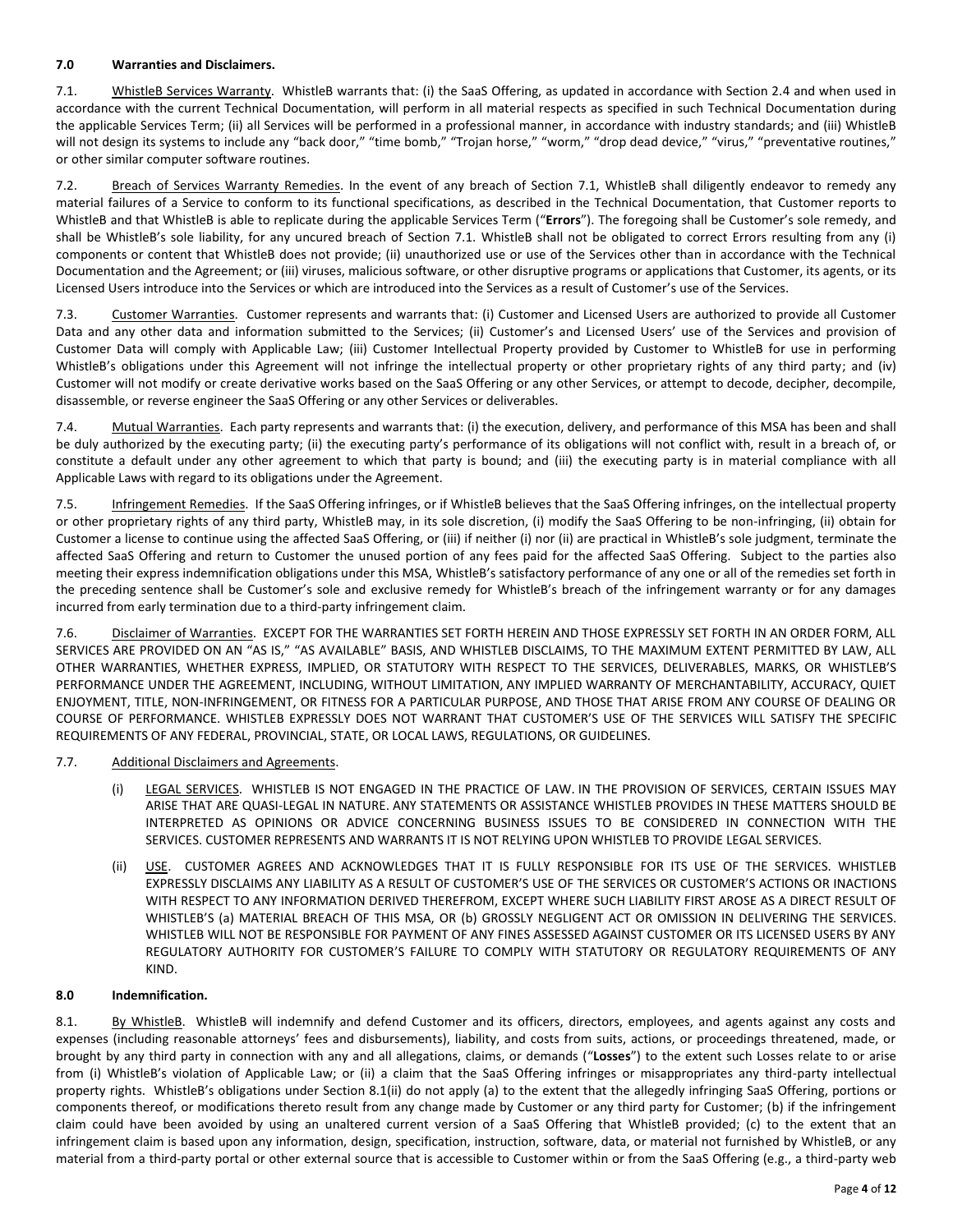page accessed via a hyperlink) or a third-party product; (d) to the extent that an infringement claim is based upon the combination of any material with any products or services not provided by WhistleB; or (e) to the extent that an infringement claim is caused by Customer providing to WhistleB materials, designs, know-how, software, or other intellectual property with instructions to WhistleB to use the same in connection with the SaaS Offering.

8.2. By Customer. Customer will indemnify and defend WhistleB and its officers, directors, employees, and agents against any and all Losses to the extent such Losses relate to or arise from: (i) Customer's violation of Applicable Law; (ii) a claim that any Customer Intellectual Property infringes or misappropriates any third-party intellectual property rights; (iii) Taxes for which Customer is liable; or (iv) Customer's and Customer's Affiliates' use of the Services, provided that such use is the sole and proximate cause of the request for indemnification under this subsection.

8.3. Mutual Obligations. The party from whom indemnification is being sought pursuant to this Section 8.3 ("**Indemnifying Party**") shall indemnify the party seeking indemnification from the Indemnifying Party ("**Indemnified Party**") only on the following conditions: (i) the Indemnified Party has a valid claim for indemnification pursuant to Section 8.0; (ii) the Indemnified Party promptly provides the Indemnifying Party with Notice of any Losses; and (iii) the Indemnified Party promptly tenders control of the defense and settlement of any such Losses to the Indemnifying Party (at the Indemnifying Party's expense and with the Indemnifying Party's choice of counsel); with the exception that failure to give such Notice shall not relieve the Indemnifying Party of its obligations hereunder except to the extent that the Indemnifying Party is materially prejudiced by such failure. The Indemnified Party shall cooperate fully with the Indemnifying Party at the Indemnifying Party's request and expense in defending or settling such claim, including, without limitation, providing any information or materials necessary for the Indemnifying Party to perform the foregoing. The Indemnifying Party will not enter into any settlement or compromise of any such claim without the Indemnified Party's prior written consent if the settlement would require admission of fault or payment by the Indemnified Party.

### **9.0 Confidential Information.**

9.1. Definition of Confidential Information. "**Confidential Information**" means any information disclosed at any time by either party, its Affiliates, directors, officers, employees, and agents (collectively, "**Representatives**"), to the other party or its Representatives in anticipation of or during the parties' relationship, either directly or indirectly, in writing, orally, or by inspection of tangible objects that pertain to such party's business, including, without limitation, information concerning technology, marketing, planned functionality, market strategies, finances, employees, planning, product roadmaps, service or product purchases, performance agreements and documentation, performance results, pricing, and other confidential or proprietary information, including information a reasonable person would understand to be confidential or proprietary. Confidential Information of either party will not, however, include any information that: (i) was publicly known and that the disclosing party made generally available in the public domain prior to the time of disclosure; (ii) becomes publicly known and that the disclosing party made generally available after disclosure to the receiving party through no action or inaction of the receiving party; (iii) is already in the possession of the receiving party without a breach of any third party's obligations of confidentiality at the time of disclosure by the disclosing party, the burden of proof of prior possession being on the party asserting such prior possession; (iv) the receiving party obtains from a third party without a breach of such third party's confidentiality obligations; or (v) the receiving party independently develops without use of or reference to the disclosing party's Confidential Information, the burden of proof of independent development being on the party asserting such independent development.

9.2. Disclosure of Confidential Information. Each party shall (i) hold all Confidential Information of the other party in confidence and use it only as permitted in connection with the Services provided under the Agreement; (ii) use the same care to prevent unauthorized disclosure of the disclosing party's Confidential Information as the receiving party uses with respect to its own Confidential Information of a similar nature, which shall not, in any case, be less than the care a reasonable business person would use under similar circumstances; (iii) disclose only the Confidential Information required to comply with a court order or Applicable Law in conjunction with fulfilling obligations under Section 9.4; and (iv) only disclose the Confidential Information to its Representatives who have a need to know such information in order to perform their job, have been informed of its confidential nature, and have agreed to and are bound by no less restrictive confidentiality obligations than those in this MSA. Each party shall be liable for their respective Representative's breach of this MSA. Confidential Information shall not be disclosed to third parties without the other party's prior written consent unless required by Applicable Law.

9.3. Injunctive Relief. Each party acknowledges that a party's actual or threatened breach of its confidentiality obligations under Section 9.0 would likely cause irreparable harm to the non-breaching party that could not be fully remedied by monetary damages. Each party, therefore, agrees that the non-breaching party may seek such injunctive relief or other equitable relief as may be necessary or appropriate to prevent such actual or threatened breach without the necessity of proving actual damages. Each party waives the requirement to post a bond in the event of such actual or threatened breach.

9.4. Legal Process. If either party receives notice of a witness summons, request for production of documents, court order, or requirement of a governmental agency to disclose any information or respond to an official inquiry ("**Legal Process**"), the recipient thereof shall, if permitted by law, give prompt Notice to the other party so the other party may move for a protective order or other relief. Each party agrees to cooperate with the other party to respond to any notice or inquiry from a third party related to the Agreement.

#### **10.0 Liability Exclusions and Limitations.**

10.1. Liability Limitations. THE FOLLOWING LIMITATIONS SHALL NOT APPLY TO (i) BREACHES OF CONFIDENTIALITY OBLIGATIONS; (ii) VIOLATIONS OF EITHER PARTY'S INTELLECTUAL PROPERTY RIGHTS; (iii) EITHER PARTY'S INDEMNIFICATION OBLIGATIONS; OR (iv) PAYMENT OF FEES:

(a) TO THE MAXIMUM EXTENT PERMITTED BY LAW, IN NO EVENT SHALL EITHER PARTY BE LIABLE TO THE OTHER, WHETHER UNDER THEORY OF CONTRACT, TORT, OR OTHERWISE, FOR ANY INDIRECT, INCIDENTAL, PUNITIVE, CONSEQUENTIAL, OR SPECIAL DAMAGES (INCLUDING ANY DAMAGE TO BUSINESS REPUTATION, LOST PROFITS, OR LOST DATA), WHETHER FORESEEABLE OR NOT, AND WHETHER OR NOT SUCH PARTY IS ADVISED OF THE POSSIBILITY OF SUCH DAMAGES.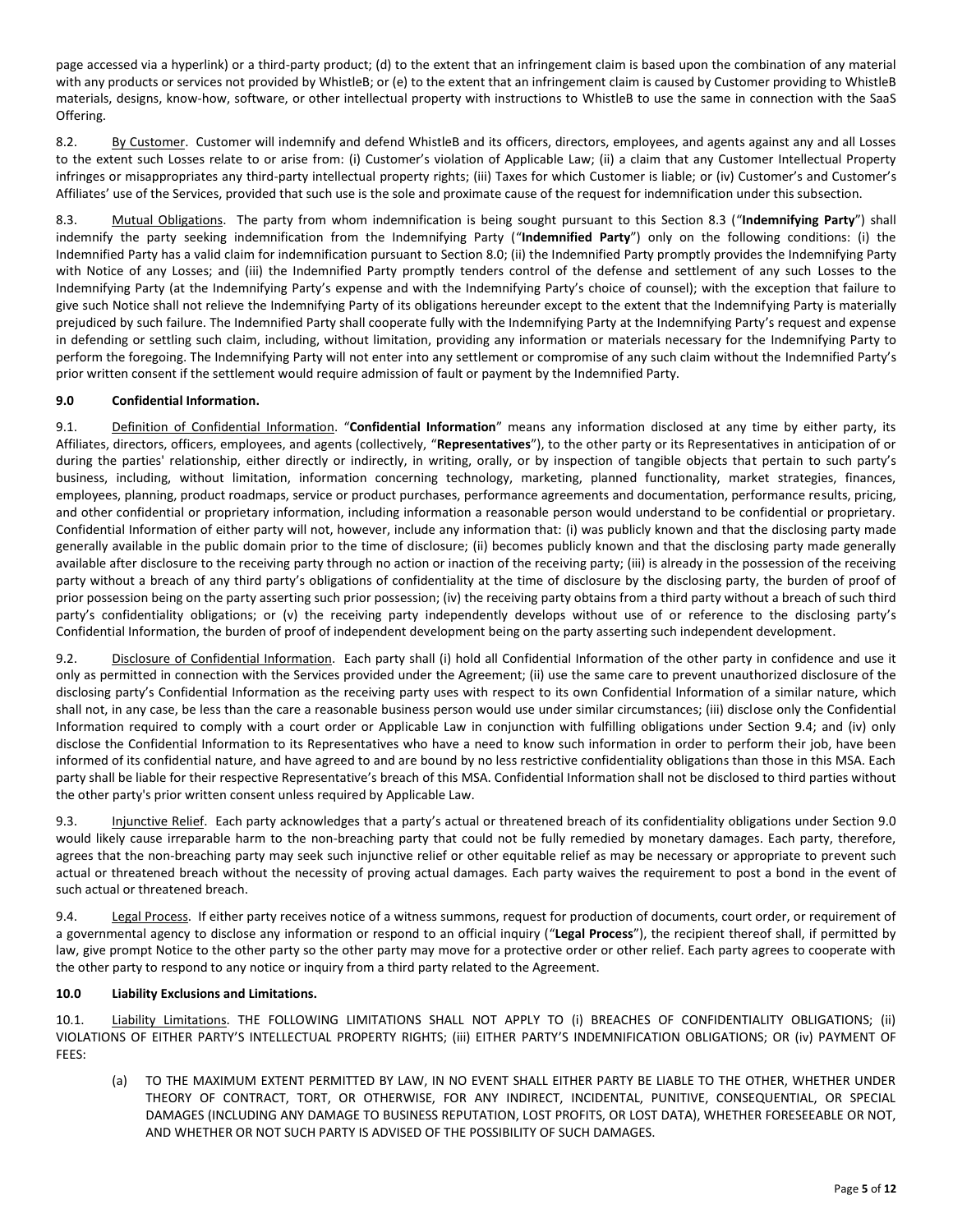(b) TO THE MAXIMUM EXTENT PERMITTED BY LAW, EACH PARTY'S AGGREGATE CUMULATIVE LIABILITY TO THE OTHER IN CONNECTION WITH THE AGREEMENT SHALL NOT EXCEED THE AGGREGATE CONTRACT VALUE FOR THE ONE- (1) YEAR PERIOD PRIOR TO THE DATE THAT SUCH LIABILITY FIRST ARISES.

10.2. Time Limit for Bringing Action. No claim or action, regardless of form, arising out of the Agreement, other than a claim or action relating to a breach of confidentiality or infringement, may be brought by either party more than two (2) years after the cause of action has arisen.

**11.0 Governing Law; Dispute Resolution.** This contract shall be governed by the substantive law of Sweden without regard to conflict of laws rules. Any dispute, controversy or claim arising out of or in connection with this contract, or the breach, termination or invalidity thereof, shall be finally settled by arbitration in accordance with the Arbitration Rules of the Arbitration Institute of the Stockholm Chamber of Commerce. The seat of arbitration shall be Stockholm, Sweden. The language to be used in the arbitral proceedings shall be English.

#### **12.0 General Provisions.**

12.1. Publicity. WhistleB shall not use Customer's name, trademarks, or logos for marketing purposes except as specifically authorized by Customer in writing in advance of any such use.

12.2. Third-Party Beneficiaries. Unless otherwise prohibited by Applicable Law, nothing in the Agreement shall be construed to give any person or entity other than the parties hereto any legal or equitable claim, right, or remedy; rather, the Agreement is intended to be for the sole and exclusive benefit of the parties.

12.3. Assignment. The terms of the Agreement shall be binding on the parties and their respective successors. Neither party may assign, transfer, or delegate its rights or obligations under the Agreement (in whole or in part) without the other party's prior written consent, except (i) to an Affiliate; or (ii) pursuant to a transfer of all or substantially all of such party's business and assets, whether by merger, sale of assets, sale of stock, or otherwise. Any attempted assignment, transfer, or delegation in violation of the foregoing shall be null and void.

12.4. Notice. "**Notice**" means written notification to a party that shall be sent via email only, unless otherwise indicated herein. Any Notice to WhistleB shall be sent to: [legalnotice@navexglobal.com.](mailto:legalnotice@navexglobal.com) Notice to Customer shall be sent to the Customer email address provided by Customer during the online application process. Provided, however, that Customer may update its email address for Notice purposes at any time by providing WhistleB with Notice in accordance with the terms of this section.

12.5. No Agency. The Agreement shall not be construed to create a joint venture or partnership between the parties. Neither party shall be deemed to be an employee, agent, partner, or legal representative of the other for any purpose, nor shall either party have any right, power, or authority to create any obligation or responsibility on behalf of the other.

#### 12.6. Compliance with Law.

- (i) Each party shall be responsible for compliance with Applicable Law related to the performance of its obligations under the Agreement.
- (ii) WhistleB's Services are subject to U.S. sanctions laws and may not be sold or licensed to any party listed on the Specially Designated Nationals List maintained by the U.S. Department of the Treasury ("**Restricted Party**") or in U.S.-sanctioned countries (the most up-to-date lists can be found at [http://www.treasury.gov/resource-center/sanctions/Programs/Pages/Programs.aspx\)](http://www.treasury.gov/resource-center/sanctions/Programs/Pages/Programs.aspx). Customer represents and warrants that neither Customer, its Representatives, nor, to Customer's knowledge, its Affiliate's Representatives are currently the subject of any investigation by the Office of Foreign Assets Control (OFAC), Department of the Treasury, or any other governmental authority pursuant to any laws that OFAC or any other governmental authority administers ("**Sanctions Investigation**"). Customer shall promptly notify WhistleB if it or any of its Representatives or its Affiliates' Representatives become the subject of any Sanctions Investigation. Customer agrees not to transfer or provide access to the Services (a) to any Restricted Party; or (b) in, or for the benefit of individuals or entities from, such U.S.-sanctioned countries. Further, Customer agrees not to use the Services for the benefit of a Restricted Party or individuals or entities from such U.S. sanctioned countries. Customer represents and warrants that it is not directly or indirectly owned by, controlled by, owning, controlling, or named as a Restricted Party. WhistleB and its Affiliates may not do business with a Restricted Party under U.S. law (the most up-to-date lists can be found at<http://www.treasury.gov/resource-center/sanctions/SDN-List/Pages/default.aspx>and [http://www.bis.doc.gov/index.php/the-denied-persons-list\)](http://www.bis.doc.gov/index.php/the-denied-persons-list).
- (iii) Customer represents and warrants that its use of WhistleB's Services will in all respects comply with U.S. export controls regulations and requirements, including, without limitation, those promulgated by U.S. Departments of State, Commerce, Homeland Security, Treasury, and Defense. Any breach of this Section 12.6 is a material breach of the Agreement for which no cure period shall apply.

12.7. Force Majeure. Except for payment of fees, neither party shall be liable for failure to perform, or the delay in performance of, any of its obligations under the Agreement if and to the extent that such failure or delay is caused by events beyond its reasonable control, including, without limitation, acts of the public enemy or a governmental body in its sovereign or contractual capacity, war, fire, flood, unusually severe weather, outside electrical failure, the limitations or failures of third-party internet service providers and/or telecommunication providers, the performance or failures of internet service providers, or acts of terrorism, including cyberattacks on WhistleB's computer systems or those of third parties, including, without limitation, internet service providers and telecommunication providers. If so affected, the affected party shall use commercially reasonable efforts to avoid or remove such causes of non-performance or delay and shall continue performance hereunder with reasonable dispatch whenever such causes are removed or otherwise resolved.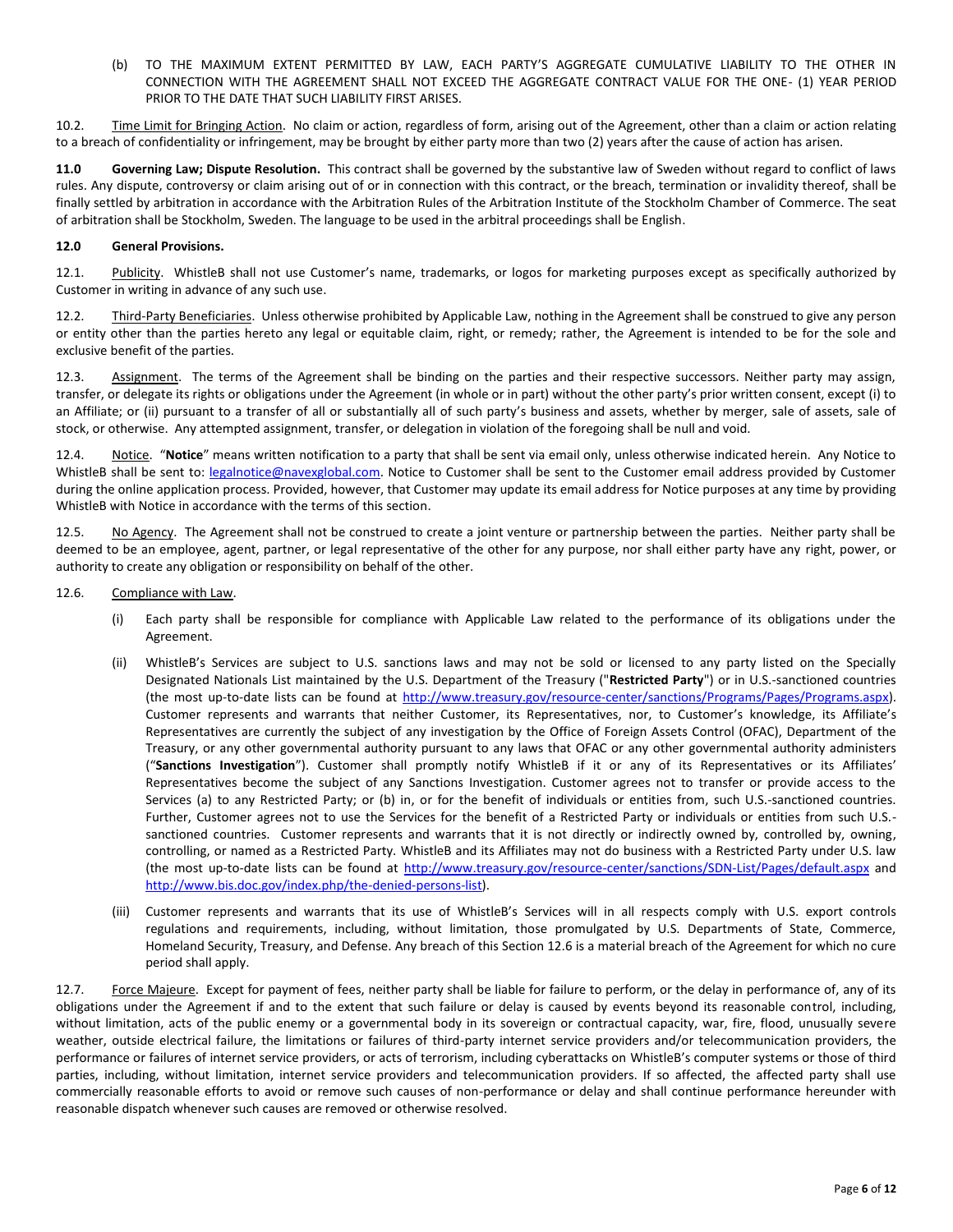12.8. Waiver. No waiver or delay in enforcement of any breach of any provision of the Agreement shall constitute a waiver of any prior, concurrent, or subsequent breach of the same or any other provision hereof, and a waiver shall not be effective unless made in writing and signed by an authorized representative of the waiving party.

12.9. Survival. The terms and conditions of the Agreement that by their nature require performance by either party after the termination of this MSA, including, without limitation, confidentiality obligations, limitations of liability, exclusions of damages, indemnification obligations, governing law, fees owed prior to the date of termination, and any other provision or partial provision that by its nature would reasonably extend beyond the termination of this MSA shall be and remain enforceable after such termination of this MSA for any reason whatsoever.

12.10. Severability. If any provision of the Agreement conflicts with governing law or if any provision is held to be null, void, or otherwise ineffective or invalid by a court of competent jurisdiction, (i) such provision shall be deemed to be restated to reflect as nearly as possible the original intentions of the parties in accordance with Applicable Law; and (ii) the remaining terms, provisions, covenants, and restrictions of the Agreement shall remain in full force and effect.

12.11. Entire Agreement. The Agreement constitutes the complete agreement between the parties and supersedes all prior or contemporaneous agreements, proposals, responses to requests for proposals, representations, and warranties, written or oral, concerning the subject matter of the Agreement, including any prior non-disclosure or confidentiality agreement(s), which shall be replaced by those terms and conditions set forth in Section 9.0 unless otherwise expressly agreed to in writing by the parties. The Agreement may be modified or amended only in writing signed by a duly authorized representative of each party; any other act, usage, or custom shall not be deemed to amend or modify the Agreement. It is expressly agreed that the terms of the Agreement shall supersede the terms in any Customer purchase order, and the terms included in any such purchase order or other Customer policy shall not (i) apply to the Services ordered; or (ii) in any way modify, revise, supplement, or otherwise affect the terms and conditions of the Agreement. If Customer requests processing of payments through a third-party payment vendor, it is understood and agreed that any such use of a third-party payment vendor is solely for the convenience of Customer and documentation associated with payment submission shall not in any way modify, add to, or delete any of the terms and conditions of the Agreement. Any costs associated with such use of a third-party payment vendor shall be borne exclusively by Customer.

12.12. Section Headings. The Section headings are for reference purposes only and shall not in any way affect the meaning or interpretation of this MSA.

12.13. Counterparts. The parties may execute Order Forms in counterparts. An exchange of scanned and emailed executed copies or electronic signatures is acceptable. In the event of such an exchange, such Order Forms shall become binding, and any scanned and emailed signed copies or electronic signatures shall constitute admissible evidence of the existence Order Form.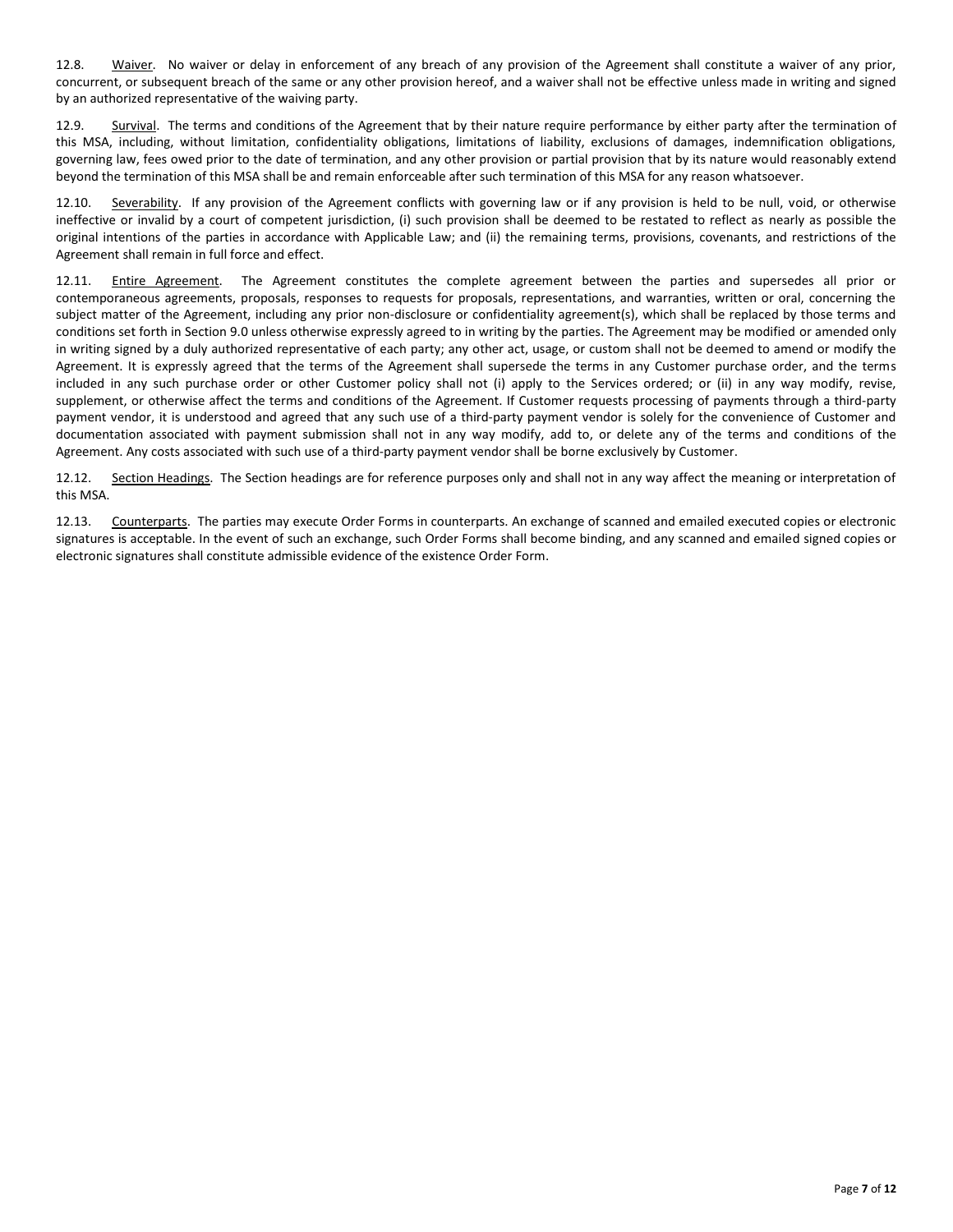# **EXHIBIT A DATA PROCESSING ADDENDUM**

This Data Processing Addendum ("DPA") sets out the terms and conditions with regard to the Processing of Personal Data by WhistleB and/or WhistleB's Sub-Processors. In the course of providing the Services to Customer pursuant to the Agreement, WhistleB ("Processor") may Process Personal Data of Customer and may therefore be considered a processor within the meaning of Regulation (EU) 2016/679 of the European Parliament and of the Council of 27 April 2016 on the protection of natural persons with regard to the Processing of personal data and on the free movement of such data ("GDPR").

# 1. DEFINITIONS

As used in this DPA, Controller is the Customer pursuant to the Agreement which determines the purposes and means of the Processing of Personal Data. WhistleB is Processor, where it Processes Personal Data on behalf of the Customer.

Capitalized terms used herein without definition shall have the meanings ascribed to them in the Agreement, unless the context shall otherwise require.

**Data Protection Requirements** means all data protection and privacy laws and regulations, as applicable to a party, including the GDPR and any other local or regional data protection, data privacy or data security laws.

**Data Subject** is the natural person to whom Personal Data pertains.

**Data Breach** is a security breach within the meaning of Article 4.12 of the GDPR.

**User** is an individual authorised by Controller to use the Service in accordance with the Agreement, to access messages and manage them in the case management tool, with defined User rights.

**Personal Data** are any data regarding an identified or identifiable natural person, which are or will be Processed by Processor in any way whatsoever in the context of the Agreement, as further specified in Annex 1.

**Sub-Processor** is anyone who has been engaged by Processor for the performance of specific Processing on behalf of Controller and who Processes Personal Data as a sub-contractor and on behalf of Controller.

**Processing** is any activity or combination of activities involving Personal Data, in any event including but not limited to the collecting, recording, organising, storing, updating, amending, accessing, consulting, using, providing by way of forwarding, distributing or any other form of supplying, compiling, linking, as well as safeguarding, deleting or destroying of data ("Process", "Processes" and "Processed" shall have the same meaning).

**Controller Data** is any and all Customer Data, including Personal Data, submitted to the Services which includes information in the dialogue with a person reporting via the Services as well as all the data that is collected and stored in the case for the investigation purposes.

#### 2. GENERAL

- a. Processor undertakes to Process Personal Data on the terms and conditions of this DPA and only in accordance with the documented instructions of Controller, including with regard to transfers of Personal Data to a third country (i.e., a country outside the EU) or an international organisation. However, Processor may Process Personal Data if required by union or member state law to which Processor is subject to. In such case, Processor shall inform Controller of the legal requirement before the Processing, unless that law prohibits such information on important grounds of public interest.
- b. Processor shall Process the Personal Data properly, with due care and in accordance with the Data Protection Requirements relating to the Processing of Personal Data, including ensuring that persons authorized to Process the Personal Data are bound to obligations of confidentiality or are under an appropriate statutory obligation of confidentiality.
- c. Controller shall, in its use of the Services, Process Personal Data in accordance with the requirements of Data Protection Requirements. Controller's instructions to Processor, for the Processing of Personal Data, shall comply with Data Protection Requirements.
- d. In the event that Processor believes that Controller's instructions conflict with the requirements of the GDPR or other Data Protection Requirements, Processor shall immediately inform Controller.
- e. Processor shall only carry out the Processing to the extent necessary to provide the Service to Controller as described in the Agreement, as more fully set out in Annex 1.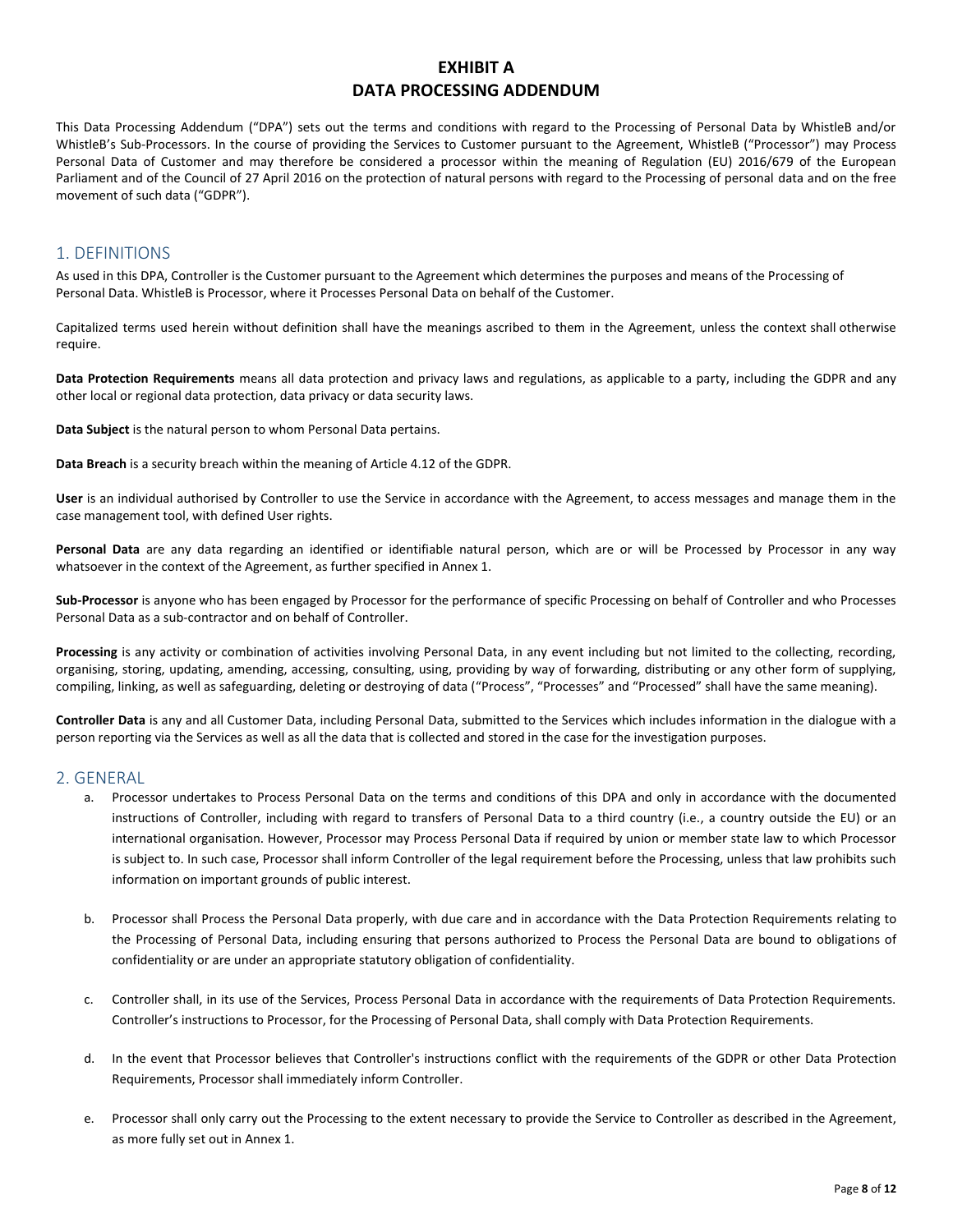- f. Processor shall not retain Personal Data made available to Processor in the context of the Agreement any longer than is necessary (i) for the performance of the Agreement; or (ii) to comply with any of its statutory obligations. Annex 1 describes the applicable retention periods.
- g. Processor is obligated to inform Controller regarding any future changes in the performance of the Agreement, so that Controller can monitor compliance with arrangements made with Processor. This also includes the engagement of (new) Sub-processors, without prejudice to the provisions in section "Use of Sub-processors" and section "Change".
- h. Taking into account the nature of processing and the information available, Processor shall assist Controller in meeting its obligations pursuant to Articles 32 to 36 of the GDPR.

#### 3. USE OF SUB-PROCESSORS

Processor may continue to use those Sub-processors already engaged as of the date of this DPA, as set forth in the following link: [https://whistleb.com/sub-processors/.](https://whistleb.com/sub-processors/) The foregoing link contains a mechanism to subscribe to notifications of the addition of any new Subprocessors for each applicable Service, to which Controller may subscribe. Such updates provided via this mechanism shall operate as the notification of changes concerning the addition of any new Sub-processors, as required by Data Protection Requirements.

Processor will notify Controller in advance of any changes to the list of Sub-processors in place (except for deletions of Sub-processors without replacement) at least thirty (30) days in advance of any Processing by the proposed Sub-processor in accordance with the procedure set forth in this section 3. If Controller has a reasonable objection that relates to the Sub-processors' Processing of Personal Data, Controller may object to Processor's use of a Sub-processor by notifying Processor in writing at [privacy@navexglobal.com](mailto:privacy@navexglobal.com) within thirty (30) days after receipt of Controller's notice. In such event, the Parties will work in good faith to discuss a resolution. Processor may choose to: (i) not use the Sub-processor to Process Personal Data for Controller or (ii) take the corrective steps requested by Controller in its objection and use the Sub-processor. If neither of these options are reasonably possible and Controller continues to object, Controller may provide notice of termination of the affected portion of the Service as to Controller.

Processor shall impose the same data protection obligations as set forth in this DPA, on each Sub-processor by way of a contract, providing sufficient guarantees to implement appropriate technical and organisational measures in such a manner that the processing will meet the requirements of Data Protection Requirements.

Processor shall be liable for the acts and omissions of its Sub-processors to the same extent Processor would be liable if performing the services of each Sub-Processor directly under the terms of this DPA.

#### 4. SECURITY

Processor shall implement appropriate technical and organisational measures to secure Personal Data against loss or any form of unlawful Processing. Taking into account the state of the art and the costs of their implementation, these measures guarantee an appropriate security level given the risks associated with Processing and the nature of the Personal Data to be protected. The measures are, in part, aimed at preventing unnecessary collection and further Processing. Processor shall record the measures in writing and shall ensure that the security as referred to in this paragraph meets with the security requirements under the GDPR. Furthermore, Processor shall take all other measures required pursuant to Article 32 GDPR.

On request, Processor shall provide Controller with written information relating to (the organisation) of the security of Personal Data.

#### 5. OBLIGATION TO REPORT DATA BREACHES AND SECURITY BREACHES

To the extent permitted by law, Processor shall notify Controller without undue delay if it becomes aware of a Data Breach. To the extent available, such notification shall describe the nature of the incident, including the categories and approximate number of Data Subjects concerned and the categories and approximate number of Personal Data records concerned.

Processor shall: (i) reasonably cooperate with Controller to investigate and resolve the Security Incident; (ii) make reasonable efforts to identify and remediate the cause of such Security Incident; and (iii) keep Controller up-to-date about developments in connection with the Security Incident. At Controller's request, Processor shall cooperate, in so far as possible, in informing the competent authorities and Data subject(s).

#### 6. Audit

Processor is required, upon request from Controller, to have an independent IT auditor or expert conduct an audit, including inspections, regarding the organisation of Processor in order to have it established that Processor complies with the provisions regarding the confidentiality, integrity, availability and security of Personal Data, as defined in the Agreement and DPA. Furthermore, Processor shall make available to Controller all information necessary to demonstrate compliance with the obligations laid down in Article 28 GDPR.

Processor is responsible for and bears the costs of yearly penetration testing and its own information security audits. Upon request, Processor is obliged to make the findings of the IT auditor or expert available to Controller in the form of a third-party memorandum.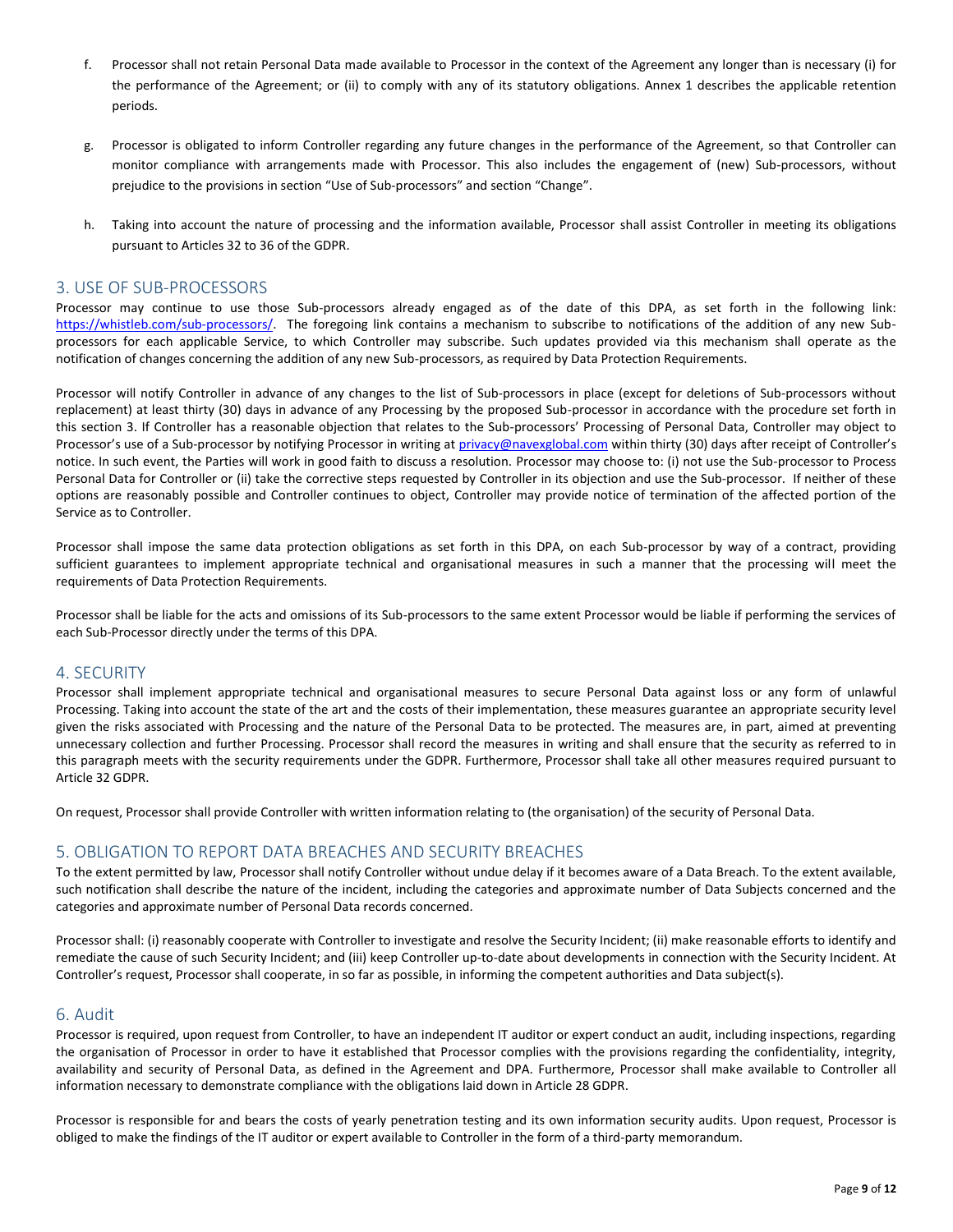If it is established during an audit that Processor has failed to comply with the provisions of the Agreement and the DPA, Processor shall take all reasonably necessary measures to ensure compliance.

## 7. INTERNATIONAL TRANSFER

Should transfers of Controller Personal Data under this DPA be made from the European Union, the European Economic Area and/or their member states, Switzerland and the United Kingdom, to countries which do not ensure an adequate level of data protection within the meaning of data protection laws of the foregoing territories, the Parties shall together take the required measures to ensure that the transfer is made in accordance with Data Protection Requirements, including the European Commission's Standard Contractual Clauses.

### 8. INVESTIGATION REQUESTS

If Processor receives a request or order from a supervisory authority, government agency or investigation, prosecution or national security agency to provide (access to) Personal Data, Processor shall notify Controller without undue delay, to the extent permitted by applicable law. When handling the request or order, Processor shall observe all of Controller's instructions (including the instruction to leave the handling of the request or order in full or in part to Controller) and provide all reasonably required cooperation to Controller.

If the request or order prohibits Processor from complying with its obligations on the basis of the above, Processor shall promote Controller's reasonable interests.

# 9. RIGHTS OF DATA SUBJECTS

Processor shall promptly notify Controller if Processor receives a request from a Data Subject to exercise the Data Subject's right of access, right to rectification, restriction of Processing, erasure ("right to be forgotten"), data portability, object to the Processing, or Data Subject's right not to be subject to an automated individual decision making ("Data Subject Request"). Taking into account the nature of the Processing, and to the extent Controller in it use of the Services does not have access to the Personal Data or the ability to manage Data Subject Rights on its own as required by Data Protection Requirements, Processor shall assist Controller by appropriate technical and organisational measures, insofar as this is possible, for the fulfilment of Controller's obligation to respond to a Data Subject Request under applicable data protection laws. If a Data Subject, in relation to the execution of its rights under the Data Protection Requirements, directly requests Processor to correct, delete or block Personal Data, Processor shall refer such Data Subject to Controller.

### 10. INDEMNIFICATION AND LIMITED LIABILITY

Processor shall indemnify and keep indemnified Controller against direct damages, claims, and losses incurred by Controller which arise directly from Processor's Processing activities under this DPA. Notwithstanding anything to the contrary, the indemnification obligations pursuant to this DPA shall remain subject to the limitations of liability set forth in Section 10 of the MSA. The existence of more than one claim will not extend such limitation.

### 11. CHANGE

If a change in Data Protection Requirements results in this DPA no longer meeting applicable requirements for a data processing agreement, the parties will work together to implement any required changes in writing in order to meet such new or additional requirements.

### 12. TERMS AND TERMINATION

The terms of the DPA are equal to the terms of the Agreement. The DPA cannot be terminated separately from the Agreement.

Controller will have access and the ability to download and save Controller Data during the Term. All Controller Data shall be deleted within fortyfive (45) days of expiration or termination of services, and Controller Data stored in backups shall be overwritten in accordance with Processor's backup and retention cycle. Unless there is a statutory obligation to store Personal Data, Processor (and any Sub-processor) shall delete or destroy in a secure and definite manner all Personal Data (including back-up copies) without undue delay after termination or expiry of the Agreement and following delivery of the Personal Data.

## 13. GOVERNING LAW AND DISPUTES

The DPA and its performance are subject to the relevant provisions on governing law and dispute resolution of the Agreement.

### 14. CONTACT INFORMATION

If Controller wishes to contact Processor, or if this DPA requires Controller to give notice to Processor in writing, please contact Processor at:

WhistleB Whistleblowing Centre AB PO Box 70396, 107 24 Stockholm Sweden E-mail[: privacy@navexglobal.com](mailto:privacy@navexglobal.com)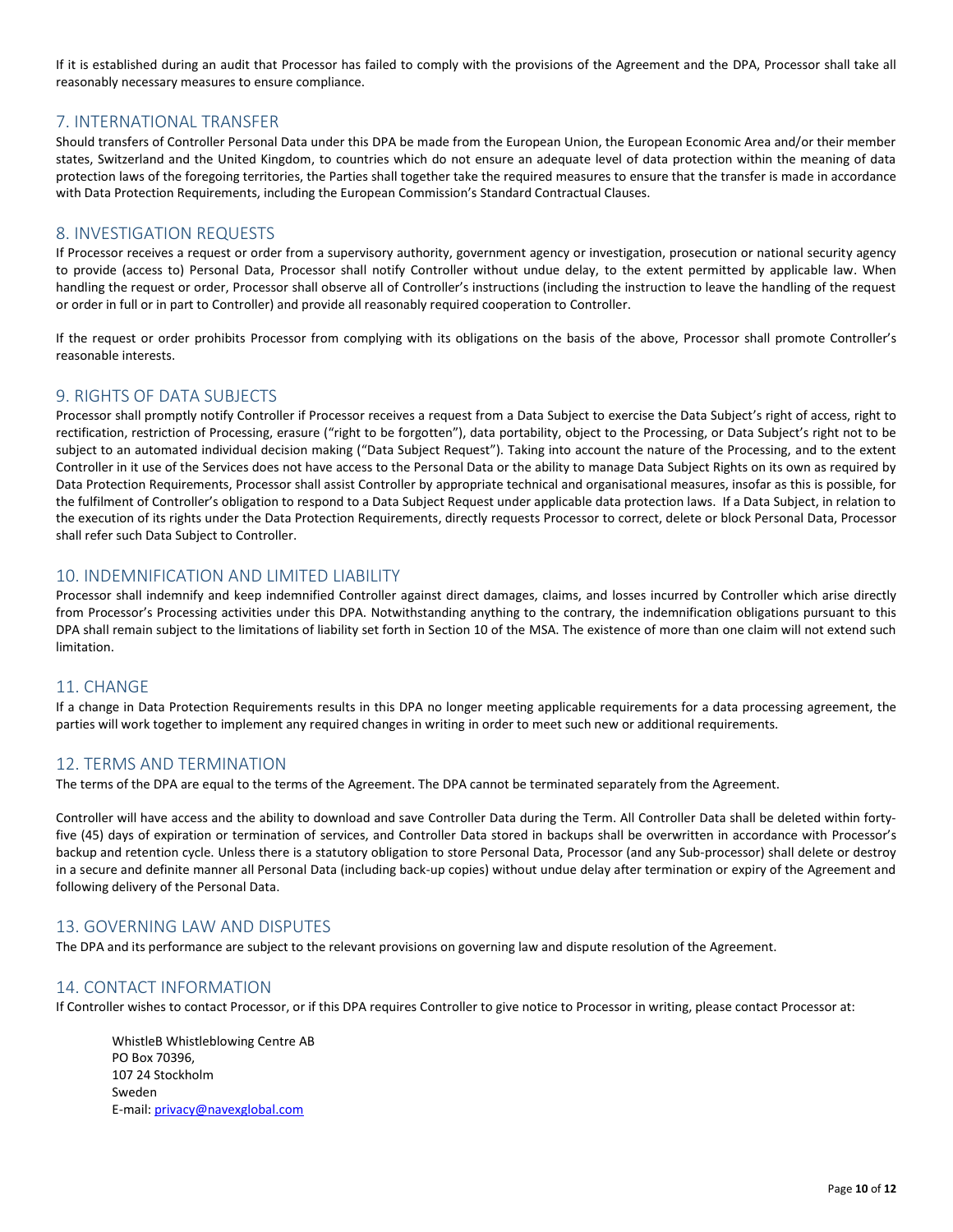# **ANNEX 1: Data processing details**

# Data Controller

Data Controller is the legal entity that has executed the DPA.

# Data PROCESSOR

Processor is a provider of the Services set forth in the Agreement, which Processes Personal Data upon the instruction of Controller in accordance with the terms of the Agreement.

# Categories of Data subjects

Data subjects comprise of all persons given access to the Services by Controller.

## Categories of Personal Data to be processed

The Personal Data captured by the Services concern the following categories of data:

- name, job title, job position, location, employer, relationship with the organization, e-mail address, telephone number;
- for whistle-blower hotline reports, in addition to the foregoing, the following may also be captured:
	- $\circ$  facts reported by a reporter about a suspected violation, including how and where the suspected violation occurred and how the reporter learned about the suspected violation;
	- $\circ$  identity, function and contact details of individuals allegedly involved in the suspected violation; and
	- $\circ$  identity, function and contact details of individuals who could provide information relating to the suspected violation.

# Special Categories of Personal Data

The Personal Data captured by the Services concern the following special categories of data:

Controller, reporters or authorized users of the Services may submit special categories of data to the Services, the extent of which is determined and controlled by the data exporter in its sole discretion, and which is for the sake of clarity Personal Data that may include information revealing racial or ethnic origin, political opinions, religious or philosophical beliefs, trade-union membership, and the processing of data concerning health or sex life.

### Data Protection Officer

Processor has appointed a data protection office where such appointment is required by Data Protection Requirements. The appointed person may be reached a[t privacy@navexglobal.com.](mailto:privacy@navexglobal.com) 

### Retention periods

When a report is closed, Controller Data is permanently deleted after 30 days from scheduling for deletion or archiving – and cannot be restored. Personal Data such as User name is deleted when an account is deleted. Deletion of Controller Data upon termination is addressed in Section 12.

### ADDITIONAL Security measures

Processor ensures the security of Personal Data. Processor has no access to reporter data with regard to contents, as Processor will at no time have access to any encrypted data of Controller without prior authorisation.

#### Back up routines

The Service is delivered to Controller through Microsoft Azure data centres, each designed to run 24/7/365, and each employing various measures to protect operations from power failure, physical intrusion, and network outages. Personal Data is kept secure through encrypted communications as well as threat management and mitigation practices, including regular penetration testing.

Database and blob storage (used for logs, backups and report attachments) are replicated with failover nodes, storing three copies within Microsoft Azure's primary data centre.

### System operations

The availability, performance and security of the Service is monitored 24/7/365, and alerts are sent to the support manager and the WhistleB management team. Administrative access to the Service uses multi-factor authentication. For information on access, control and deletion of Personal Data, please visit the online WhistleB Trust Centre [\(https://whistleb.com/trust-centre/\)](https://whistleb.com/trust-centre/), also for further information on data privacy and security.